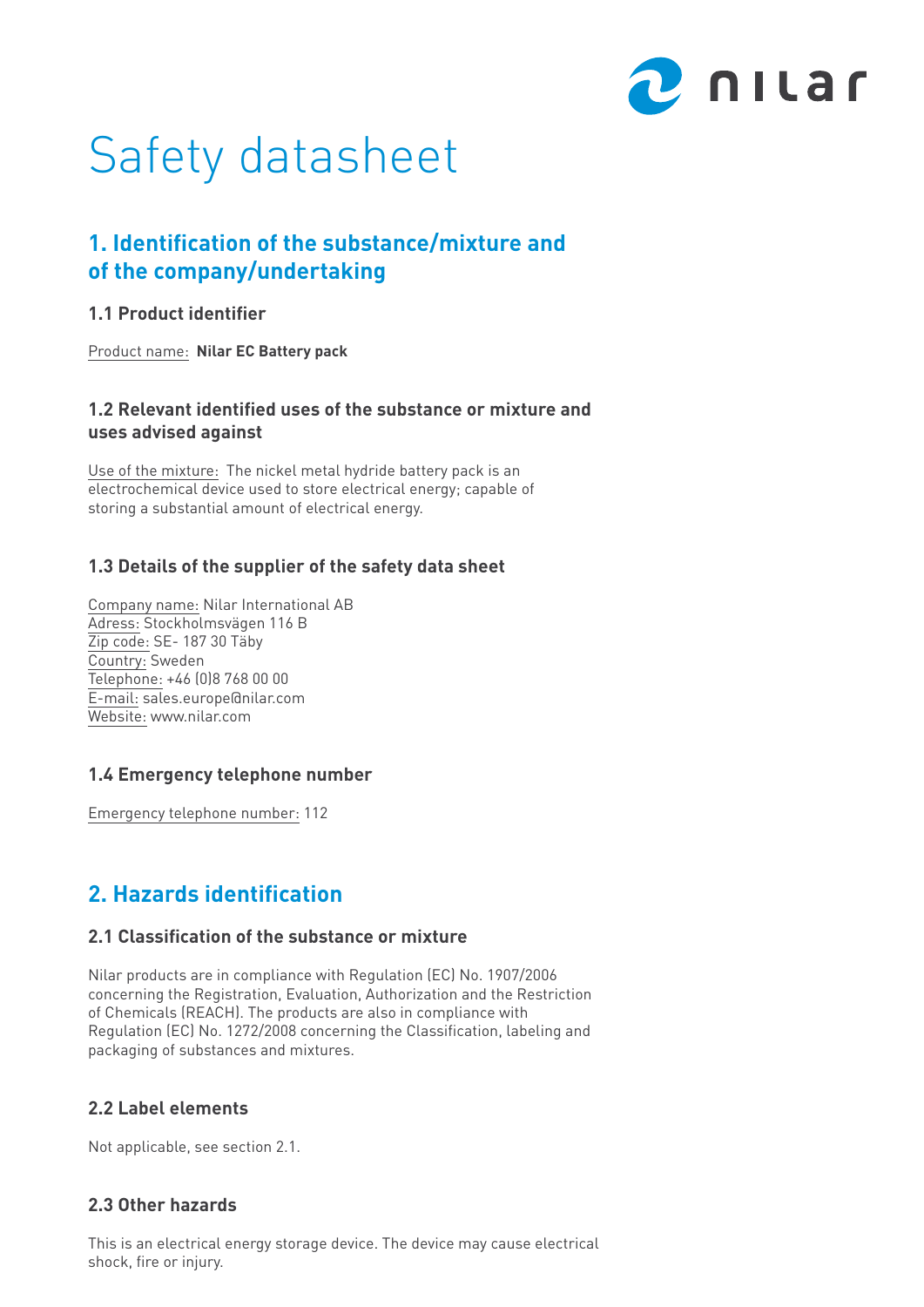# **3. Composition/Information on ingredients**

# **3.1 Mixtures**

| <b>Substance</b>                | <b>Identification</b>                                                                                                                                                | <b>Classification</b>                                                  | <b>Description</b> |  |
|---------------------------------|----------------------------------------------------------------------------------------------------------------------------------------------------------------------|------------------------------------------------------------------------|--------------------|--|
| Nickel hydroxide                | CAS-nr: 12054-48-7                                                                                                                                                   | H302, H315, H317, H332,<br>H334, H341, H350, H360,<br>H372, H400; H410 | $10 - 15 \%$       |  |
|                                 |                                                                                                                                                                      | P201, P261, P273, P280,<br>P280, P308+P313, P501                       |                    |  |
| Cobalt                          | CAS-nr: 7440-48-4                                                                                                                                                    | H228, H317, H319, H334,<br>H361f, H410                                 | $1 - 3 %$          |  |
|                                 |                                                                                                                                                                      | P210, P261, P273, P280,<br>P285, P501                                  |                    |  |
| Nickel Metal Hydride<br>Mixture | CAS-nr: 7440-02-0<br>CAS-nr: 7439-91-0<br>CAS-nr: 7440-00-8<br>CAS-nr: 7439-96-5<br>CAS-nr: 7440-45-1<br>CAS-nr: 7440-48-4<br>CAS-nr: 7440-67-7<br>CAS-nr: 7440-10-0 | H228, H250, H334, H351,<br>H372, H317                                  | $20 - 25%$         |  |
|                                 |                                                                                                                                                                      | P210, P280, P314,<br>P370+P378, P422,<br>P370+P404, P501               |                    |  |
| Potassium hydroxide             | CAS-nr: 1310-58-3                                                                                                                                                    |                                                                        | $1 - 2\%$          |  |
|                                 |                                                                                                                                                                      | H314, H302, H332                                                       |                    |  |
| Lithium hydroxide               | CAS-nr: 1310-66-3                                                                                                                                                    | P280, P303+P361+P353,<br>P305+P351+P338, P310                          | $0 - 1%$           |  |
| Plastics                        | Not available                                                                                                                                                        | Not available                                                          | $5 - 10%$          |  |
| Aluminum                        | Not available                                                                                                                                                        | Not available                                                          | $10 - 20%$         |  |
| Steel                           | Not available                                                                                                                                                        | Not available                                                          | $5 - 10%$          |  |
| Nickel                          | CAS-nr: 7440-02-0                                                                                                                                                    | H317, H351, H372, H412                                                 | $5 - 10%$          |  |
|                                 |                                                                                                                                                                      | P273, P280                                                             |                    |  |
| Nickel-plated steel             | Not available                                                                                                                                                        |                                                                        | 10-20%             |  |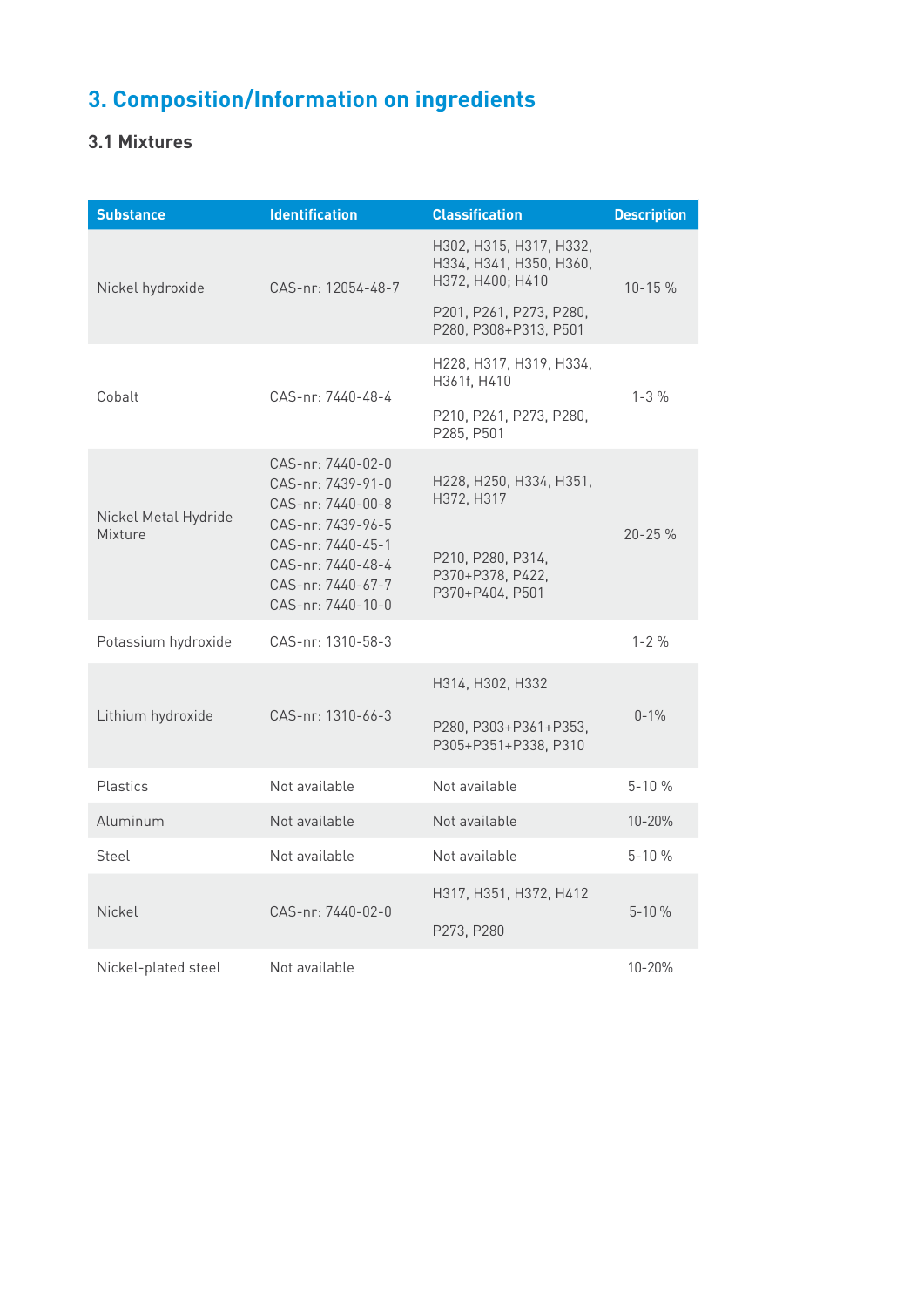# **4. First aid measures**

### **4.1 Description of first aid measures**

Inhalation: In case of thermal decomposition or inhalation of electrolyte mist or metal dust, remove from exposure to fresh air. If necessary give oxygen. Get medical attention.

Skin contact: Remove contaminated clothing and wash before reuse. Immediately rinse the contact area thorougly with water. Provide first aid to burned area to prevent infection. Get medical attention.

Eye contact: Immediately flush eyes with water for at least 15 minutes. Get medical attention.

Ingestion: In case of ingestion of electrolyte DO NOT induce vomiting. If victim is conscious and alert give 2-4 cupfuls of milk or water. Never give anything by mouth to an unconscious person. Get medical attention immediately.

### **4.2 Most important symptoms and effects, both acute and delayed**

Potential Health Effects: No health effects or exposure unless the pack and module casings have been breached, the pack is subjected to thermal decomposition (fire), or the pack has been operated outside the Nilar specifications.

In the event of a breach, fire occurrence or improper operation the potential health effects are as follows:

Likely Routes of Exposure: Eye contact, Skin contact, Inhalation, Ingestion.

Eye: Contact with caustic, alkali electrolyte causes severe burns and may cause irreversible damage. Contact can also cause corneal clouding.

Skin: Contact with caustic, alkali electrolyte may cause severe burns. Exposure to electrolyte may also cause irritation and dryness to the skin.

Inhalation: Irritation from mist or liquid droplets may cause severe irritation of upper respiratory tract with coughing, burns, breathing difficulty and coma. Toxic smoke may come from thermal decomposition of plastic.

Ingestion: Can cause burns to mouth and perforation of digestive tract. Severe digestive tract burns will be accompanied by abdominal pain, vomiting and possible death.

# **4.3 Indication of any immediate medical attention and special treatment needed**

See section 4.2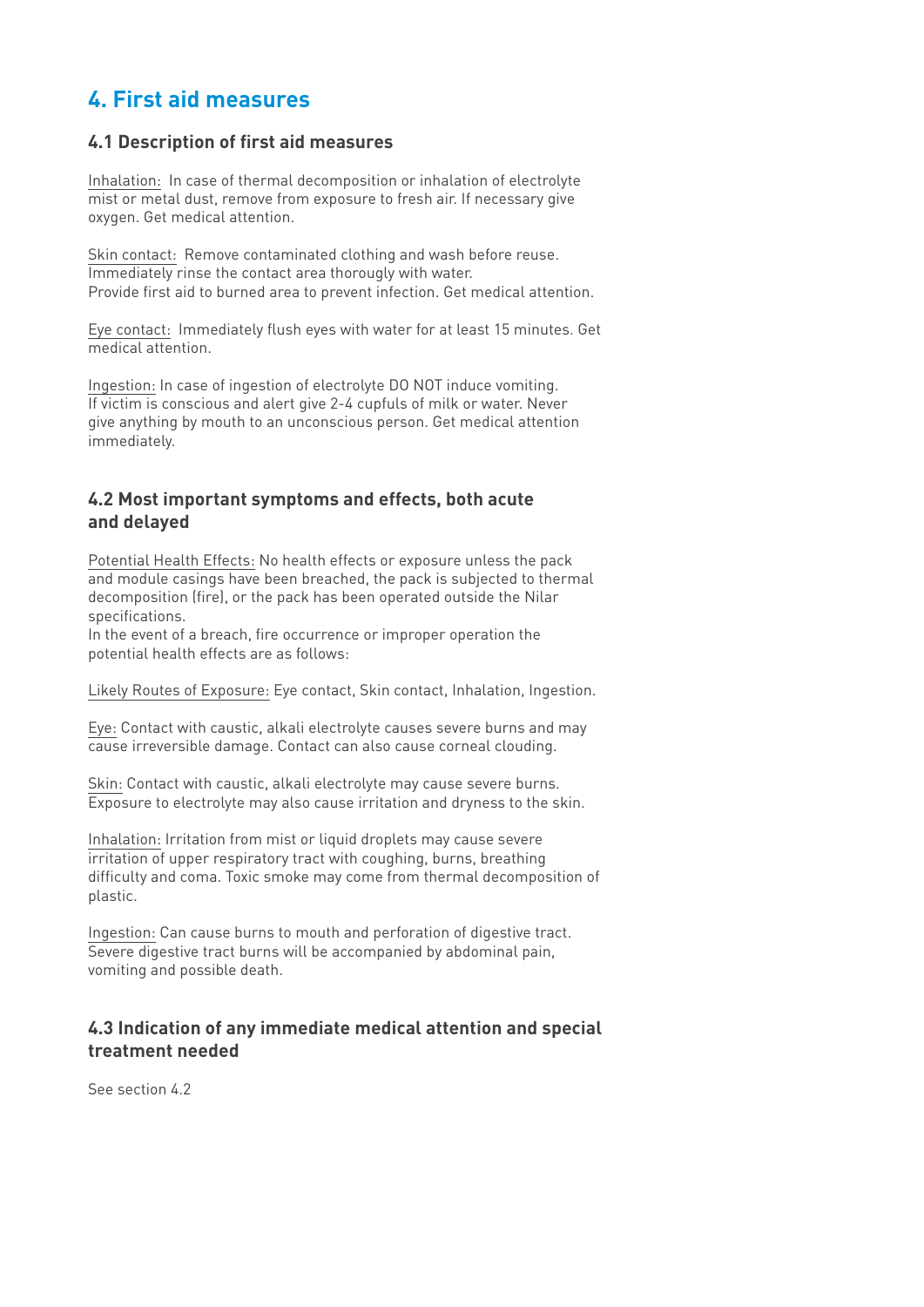# **5. Firefighting measures**

# **5.1 Extinguishing media**

Suitable extinguishing media:

Pack not breached: use smothering agent such as CO $_{\textrm{\tiny{2}}}$  and/or water. Cooling the exterior of the batteries will help prevent rupturing. Pack breached, no exposed plates: CO $_{\textrm{\tiny{2}}}$  and/or water. Pack breached, exposed plates: CO $_{\rm 2}$  and/or water.

# **5.2 Special hazards arising from the substance or mixture**

Products of Combustion: Oxides of carbon; metal; dense, toxic smoke; intense heat.

# **5.3 Advice for firefighters**

If the battery is being charged, turn off electric power. In the event that the battery has been breached exposing electrode plates, monitor the area for a reoccurrence of the fire until all components have cooled to ambient temperature. Immediately cover the exposed components to prevent spontaneous combustion of the plate materials. Apply water spray to cool down the exterior of the batteries.

# **6. Accidental release measures**

# **6.1 Personal precautions, protective equipment and emergency procedures**

Use personal protection recommended in Section 8.

# **6.2 Environmental precautions**

Spill or Leak: Modules inside the battery pack are sealed against electrolyte loss. Under normal handling spillage of alkali electrolyte will not occur. Battery may emit electrolyte, oxygen or hydrogen gas through the rupture disc if charging or discharging rates exceed manufacturer's recommendations or if pack has been breached.

# **6.3 Methods and material for containment and cleaning up**

If electrolyte leaks or spills, ventilate area. Collect electrolyte spillage with absorbing material, such as sand or universal binders, before proper disposal. Dispose in accordance with applicable local, state and federal regulations.

# **6.4 Reference to other sections**

Information on safe handling, see section 7. Information on personal protective equipment, see section 8. Information on disposal, see section 13.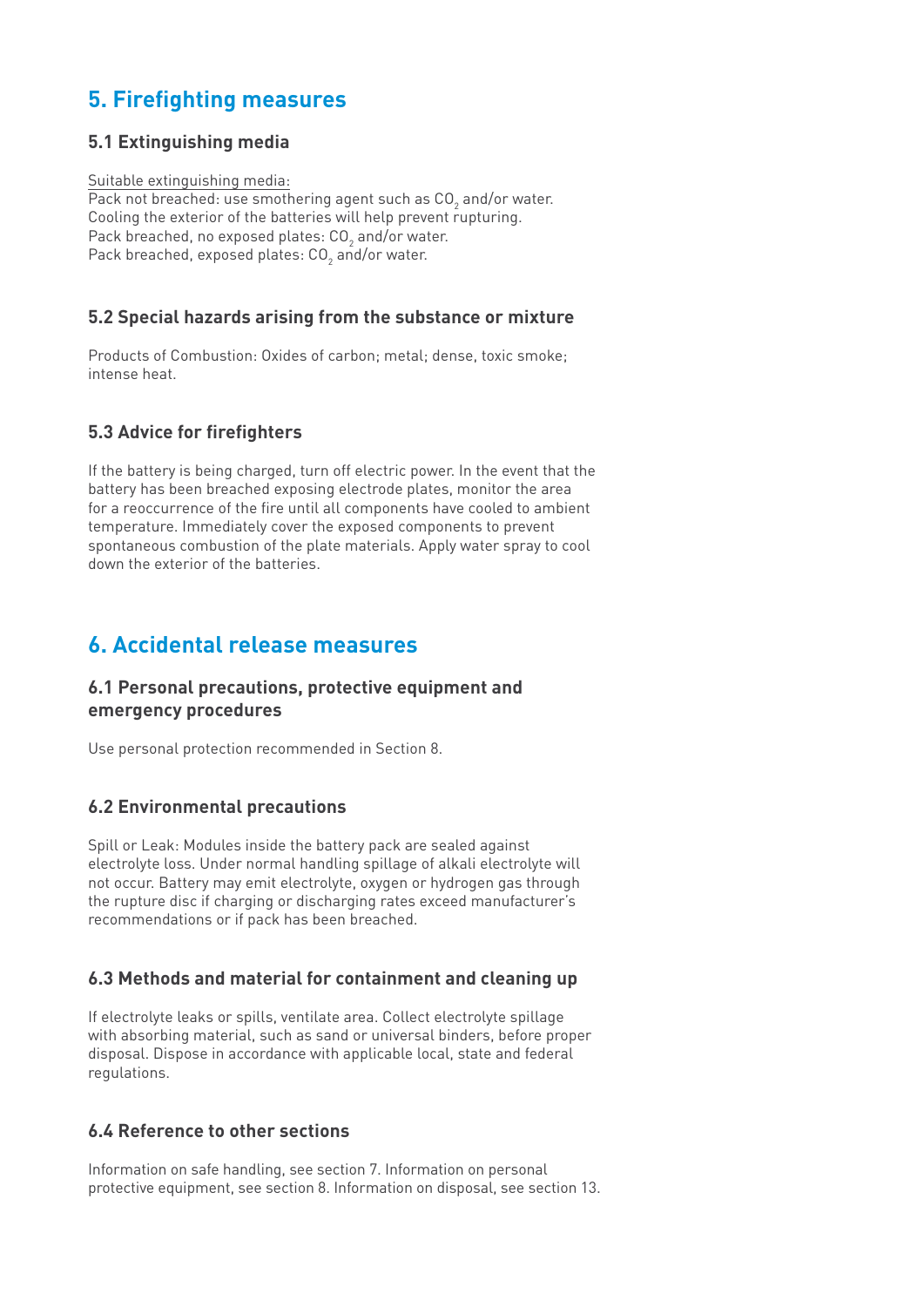# **7. Handling and storage**

### **7.1 Precautions for safe handling**

The battery stores electrical energy and is capable of rapid energy discharge. Handle battery carefully to avoid puncturing case or electrically shorting terminals.

### **7.2 Conditions for safe storage, including any incompatibilities**

Nilar battery packs can be stored long periods without loss of performance. Battery packs must be stored in dry (< 90% relative air humidity and without condensation) and preferably cold conditions.

# **8. Exposure controls/personal protection**

### **8.1 Control parameters**

Occupational exposure limit values: Not applicable, see section 2.1.

### **8.2 Exposure controls**

Decommission of damaged products: Always wear PPE (Personal Protective Equipment) during decommission of damaged products. At minimum this includes: Safety googles, safety shoes with steel toe and electrically insulated gloves.

Maintenance/installation work: Wear PPE (Personal Protective Equipment) including safety googles and safety shoes with steel toe.

# **9. Physical and chemical properties**

### **9.1 Information on basic physical and chemical properties of a sealed battery pack**

Appearance: Solid. Odour: Odorless. pH: Not Applicable. Boiling point: Not Applicable. Flash point: Not Applicable. Flammability: Not Applicable. Relative density: Not Applicable. Solubility: Insoluble.

# **9.2 Other information**

No other information.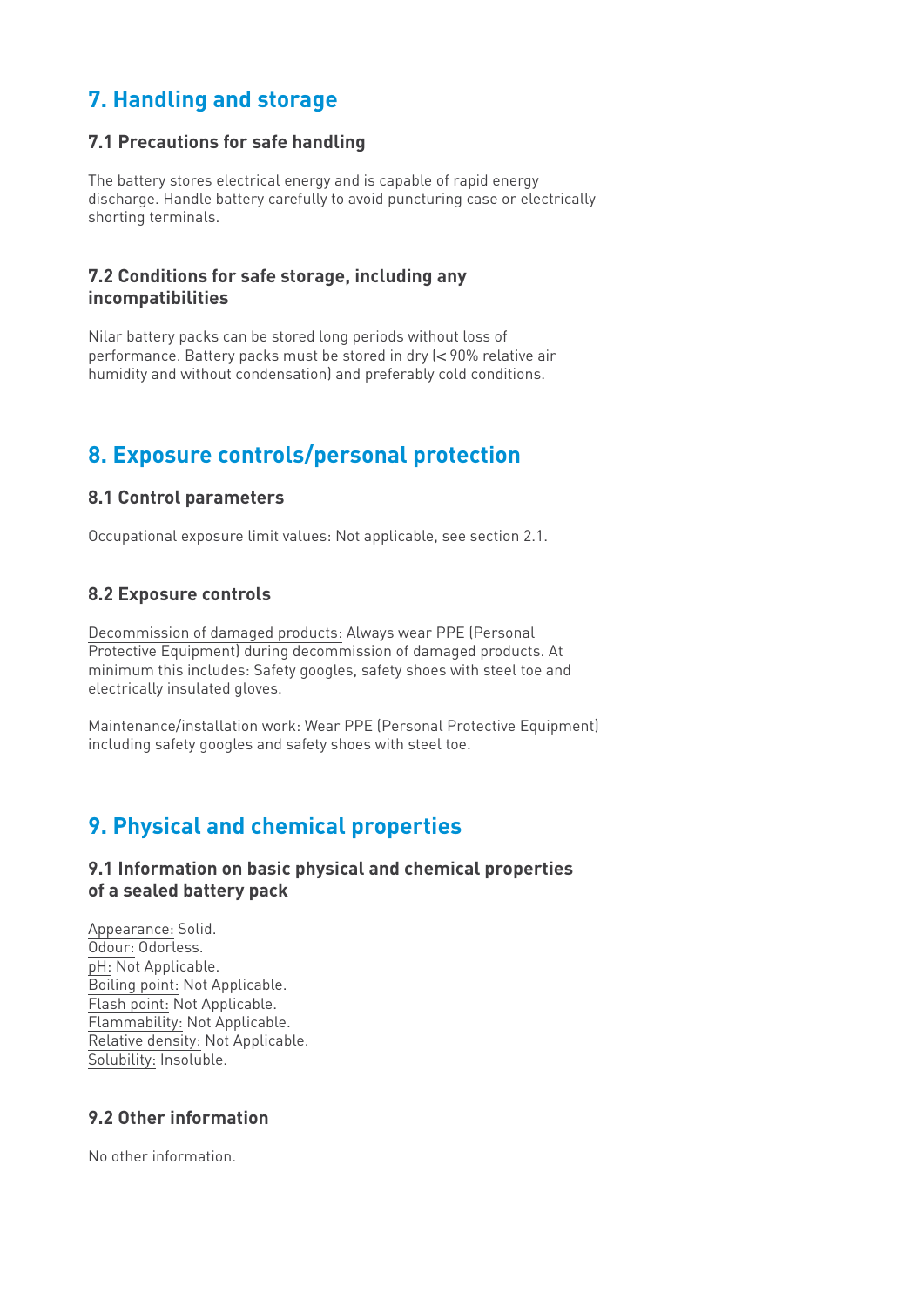# **10. Stability and reactivity**

# **10.1 Reactivity**

Not applicable.

# **10.2 Chemical stability**

Stable at normal operation conditions.

# **10.3 Possibility of hazardous reactions**

Will not occur under normal conditions. See Section 5 and 6 for reaction products and emissions if pack is breached.

# **10.4 Conditions to avoid**

Do not exceed manufacturer's recommendations for charging and discharging or use the battery for an application for which it was not specifically designed. Do not electrically short. Do not exceed manufacturer's recommendations for ambient temperatures. Do not expose to fire. Do not breach by way of physical and mechanical damage.

# **10.5 Incompatible materials**

Avoid contact with acids and oxidizers.

# **10.6 Hazardous decomposition products**

None under normal conditions.

# **11. Toxicological information**

# **11.1 Information on toxicological effects**

Under normal use no toxicological materials are released. If the battery modules become damaged due to mechanical failure or fire, contact with hazardous materials is possible. For information on effects via likely routes of exposure see section 4.2.

# **12. Ecological information**

# **12.1 Toxicity**

General: This product is not expected to be harmful to the ecology.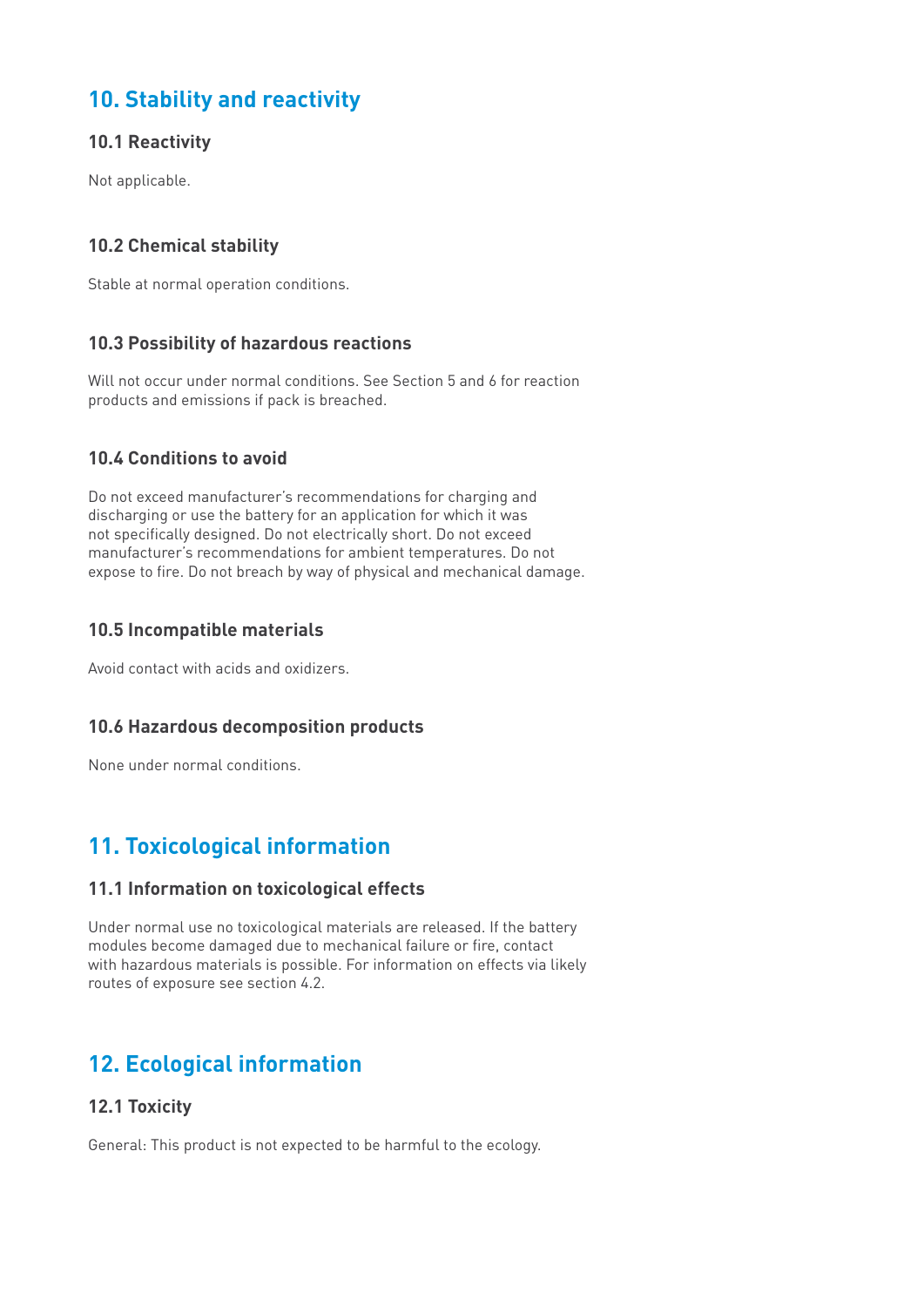# **13. Disposal considerations**

# **13.1 Waste treatment methods**

| <b>Hazardous waste according to SFS 2011:927</b> | No.                |
|--------------------------------------------------|--------------------|
| EWC-code                                         | 16 06 04, 20 01 34 |

In countries outside EU consider local regulations and laws.

# **14. Transport information**

Nilar battery packs are not classified as dangerous goods when transported by air (ICAO/IATA), road (ADR) and rail (RID). Nilar battery packs are defined as dangerous goods, class 9, under the IMDG code for sea transportation if shipped in cargo transport units with more than 100 kg batteries. UN number and Proper Shipping Name are UN 3496 and Batteries, Nickel-Metal Hydride respectively. For air transportation Nilar battery packs are covered by the entry "Batteries, dry" in the list of dangerous gods in IATA (no UN number).

Batteries packed for transportation shall be separated from each other to prevent short-circuits and securely packed to prevent movement that could lead to short-circuits.

| <b>Transport regulation</b> | UN number | UN proper shipping name         | <b>Class</b> | <b>Packing group</b> |
|-----------------------------|-----------|---------------------------------|--------------|----------------------|
| ADR (road)                  | UN 3496   | Batteries, Nickel-Metal hydride |              | N/A                  |
| RID (rail)                  | UN 3496   | Batteries, Nickel-Metal hydride |              | N/A                  |
| IMDG(sea)                   | UN 3496   | Batteries, Nickel-Metal hydride | 9            | N/A                  |
| ICAO/IATA (air)             |           | Batteries, Nickel-Metal hydride |              | N/A                  |

# **15. Regulatory information**

### **15.1 Safety, health and environmental regulations/ legislations specific for the substance or mixture**

• EU-directive 2006/66/EG ('Battery Directive'). The battery packs do not contain the heavy

metals lead, mercury or cadmium.

- Waste Electrical and Electronic Equipment (WEEE) Directive 2012/19/EU
- Restrictions of certain hazardous substances according to RoHS Directive 2011/65/EU.

• Nilar products are in compliance with Regulation (EC) No. 1907/2006 concerning the Registration, Evaluation, Authorization and the Restriction of Chemicals (REACH).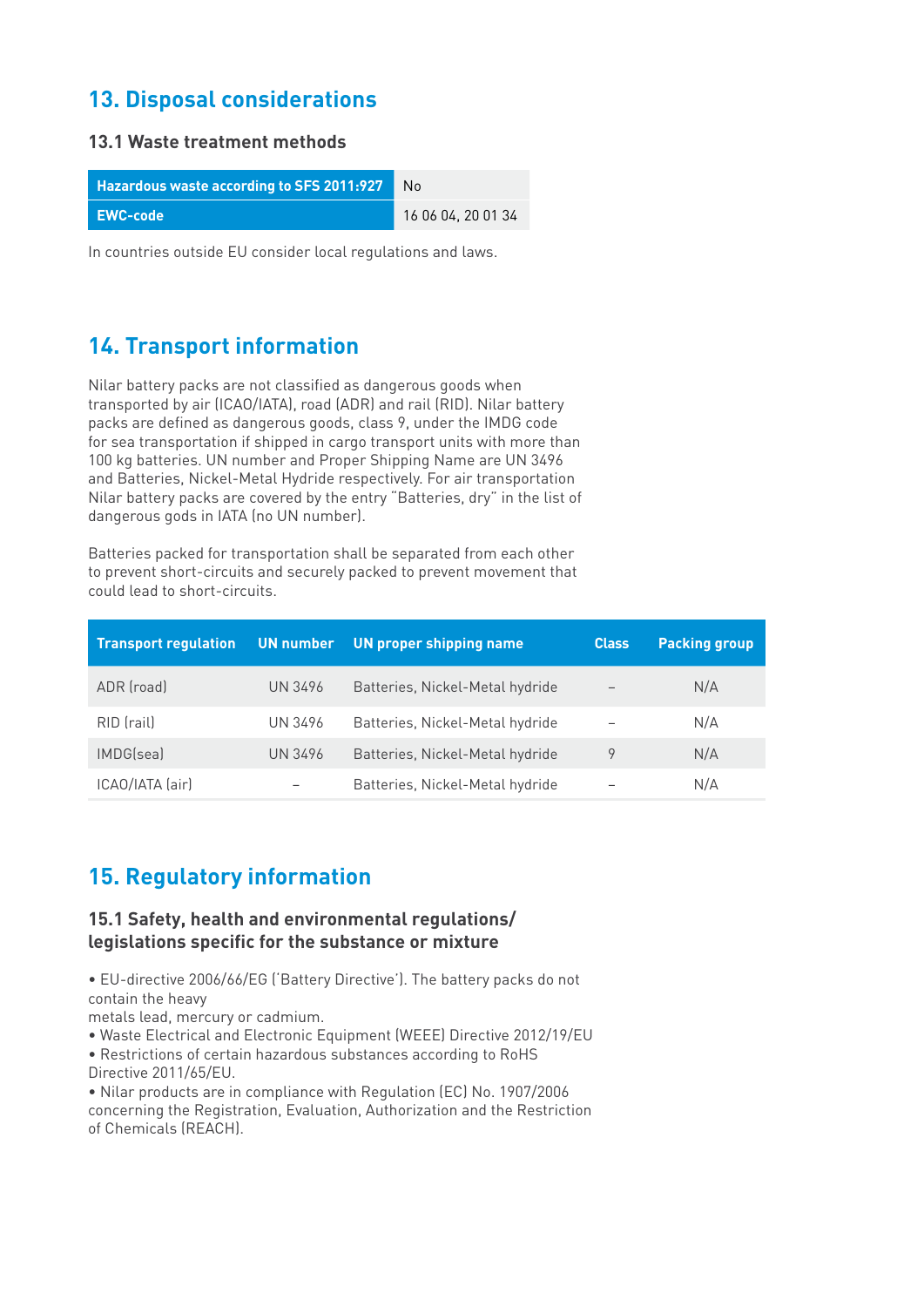# **16. Other information**

The above information is in accordance with the above laws and is based on knowledge and experience at the time of issue. It is the user's responsibility to use this product in a safe manner and comply with all applicable laws and regulations regarding use of the product. The user should be aware that the use of the product for purposes other than those for which it is produced, is a potential risk.

The data in this Material Safety Data Sheet / Product Safety Data Sheet relate to only specific material designated herein and do not relate to use in combination with any other material or in any process. The information set forth herein is based on technical data that Nilar believes are reliable. It is intended for use by persons having technical skill and at their own discretion and risk. Nilar makes no warranties, expressed or implied, and assumes no liability in connection with any use of this information. Nothing herein is to be taken as a license to operate under or a recommendation to infringe any patents. Any use of this data or information must be determined by the user to be in accordance with federal, state, and local laws and regulations. Nilar assumes no responsibility and makes no warranty, expressed or implied, representation, promise or statement as to the completeness, accuracy, or currency of any data so provided.